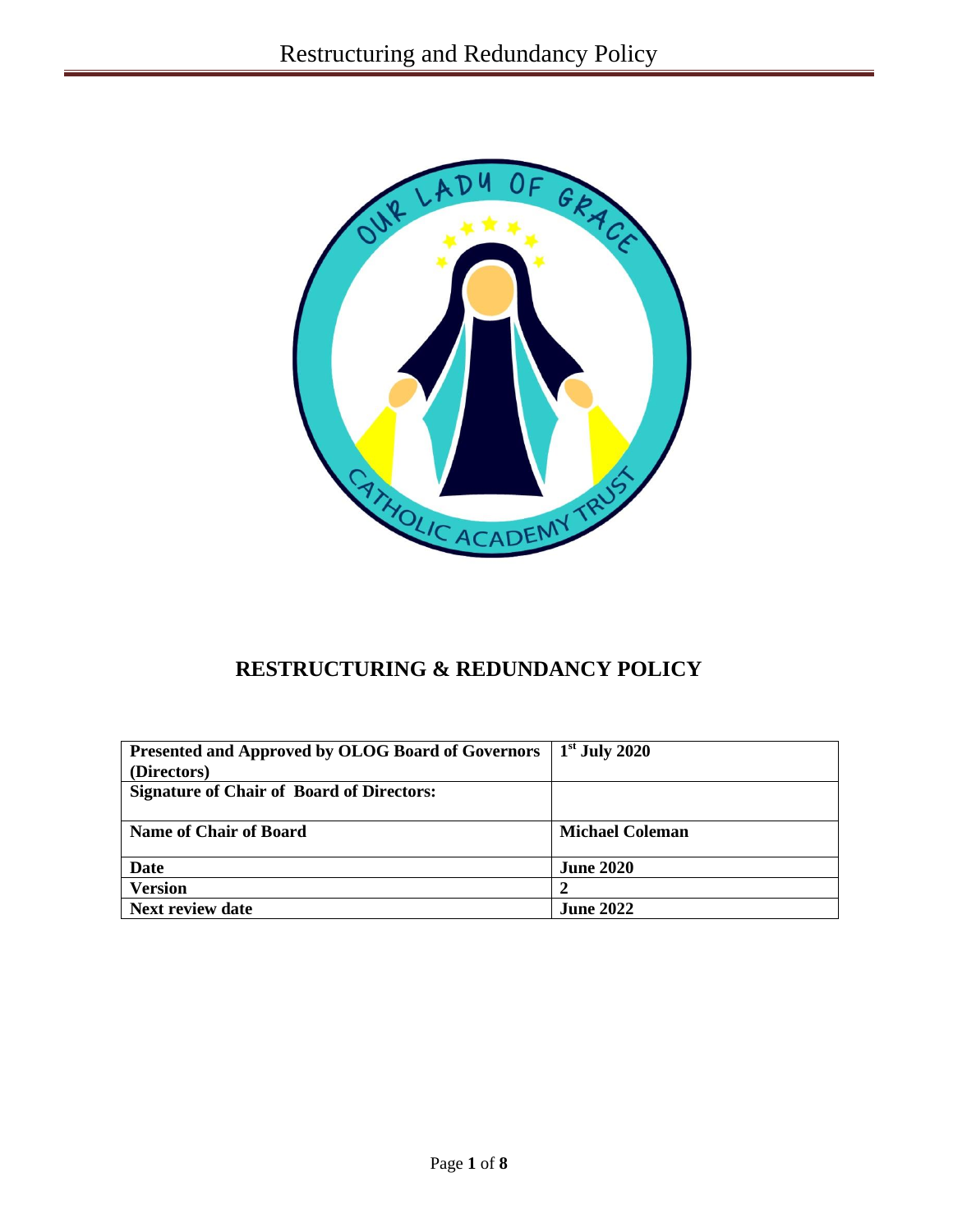## **Mission Statement**

Schools within Our Lady of Grace Catholic Academy Trust are places where mercy is freely given; where everyone is welcome, loved, forgiven and encouraged to live the good life of the Gospel

## **Aim**

It is the aim Our Lady of Grace Catholic Academy Trust (subsequently referred to as the Trust) to safeguard the current and future employment of the school workforce as far as reasonably practicable. However, it is recognised that changes may occur in areas such as funding, student need, number on roll, technological, organisational or curriculum development. This policy is based on a model policy provided by Strictly Education.

## **Redundancy Policy Statement**

The Trust is committed to protecting the employment security of employees by appropriate planning. It will ensure that, as far as practicable, the overall and departmental planning and budget setting processes will take account of potential staffing implications and wherever possible avoid the need for redundancy. There may, however, be occasions when changes in funding provision, the demand for services, or organisational, technological or academic developments impact on staffing requirements. This policy and procedure outlines the approach to be adopted in cases of potential redundancy and shall be applied with due regard to legislative provisions relating to redundancy.

This procedure applies to all employees employed by Trust under a contract of employment. Nothing in this document shall preclude the Trust from seeking volunteers for redundancy or any employee from agreeing to an offer of voluntary severance at any stage of the procedure. Selection of volunteers for redundancy shall be at the discretion of the Trust and shall be determined by the Trust at its sole discretion taking account of requirements to retain key skills and experience to meet the present and anticipated needs of the Trust.

A potential redundancy situation arises in the following circumstances:

- When the Trust has ceased, or intends to cease, to carry on the business for which the employee was employed or has ceased or intends to cease to carry on that business in the place where the employee was so employed or
- the requirements of the Trust for employees to carry out work of a particular kind, or for employees to carry out work of a particular kind in the place where the employee was so employed, have ceased or diminished or are expected to cease or diminish.

The Trust is committed to keeping recognised Trade Unions and staff informed, as fully as possible, about staffing requirements and any potential need for redundancies and following good practice as defined by ACAS.

The Trust, in consultation with the recognised Trade Unions and staff, will seek to minimise the effect of any redundancies by apply the principles contained in these guidelines.

The Trust will handle the process in a fair, consistent and sympathetic manner to minimise, as far as possible, any distress that may be suffered by the employee at risk.

This policy applies to all employees. It does not apply to agency workers, consultants or self-employed contractors. This policy does not form part of any employee's contract of employment and the Trust may amend it from time to time.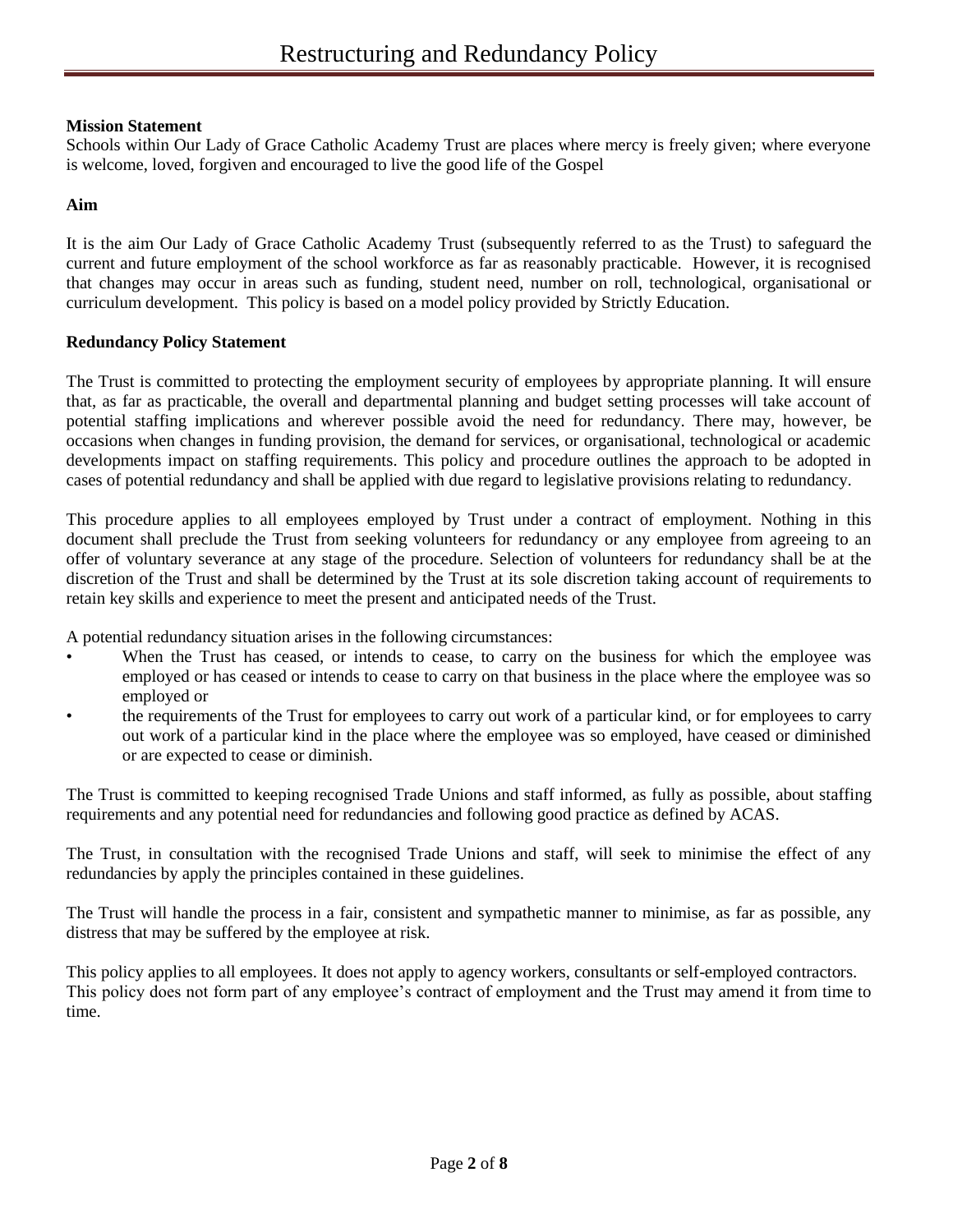# **Redundancy Procedure**

### 1. ROLES AND RESPONSIBILITIES

The Headteacher and Trustees have a responsibility to ensure:

- The policy is followed in all cases of redundancy
- Redundancies are avoided or minimised wherever possible
- Redundancy processes are applied fairly and consistently
- Selection criteria used are fair, objectively applied and non-discriminatory
- Full and open consultation with staff and unions
- Where possible suitable alternative or alternative work is offered
- All staff have an awareness of this policy

## 2. AVOIDING REDUNDANCIES

Wherever possible the Head teacher and Local Governing Body (LGB) will forward a plan to try to avoid or minimise the need for redundancies. Consideration will therefore be given to: -

- Achieving reductions through natural wastage
- Seeking to reach agreement on a voluntary basis to reduce working hours and or redeploy and or retrain staff wherever possible to avoid the need for redundancies.
- Where reorganisation is unavoidable and known about to limit the use of permanent appointments.

## 3. VOLUNTARY REDUNDANCIES

The Trust may seek volunteers for redundancy prior to imposing compulsory redundancies. Applications for voluntary redundancy will be considered by the Staff Redundancy, Re-deployment and Early Retirement Panel (hereafter referred to as the Redundancy Committee) based on the operational needs of the Trust.

The Redundancy Committee has the right to reasonably refuse a request for redundancy where the specialist knowledge, skills training and qualifications of the individual are still required in the Trust.

Even if a member of staff applies for voluntary redundancy they still have the right to appeal the decision once they have received a letter confirming their request.

#### 4. COMPULSORY REDUNDANCIES

Where it has not been possible to avoid and or to achieve redundancies through voluntary means, the Redundancy Committee will consider compulsory redundancies.

#### 5. PRIOR TO CONSULTATION

Once it has been recognised that there is potentially a redundancy issue at the Trust, the LBG will determine the number and types of post which may be surplus to the needs of the School. This will be done in consultation with the Headteacher and Trustees.

Discussions at this stage will be restricted to the broad issues only in order to ensure that Governors who will be involved in the Redundancy and Appeal committees will not have detailed prior knowledge.

Two committees of governors will be established (usually three people in each committee) a Redundancy Committee and an Appeals Committee. The Headteacher will not be on either committee but will attend to present the case or answer questions. The committees may also be supported by an HR Consultant. A formal record of the proceedings will be kept.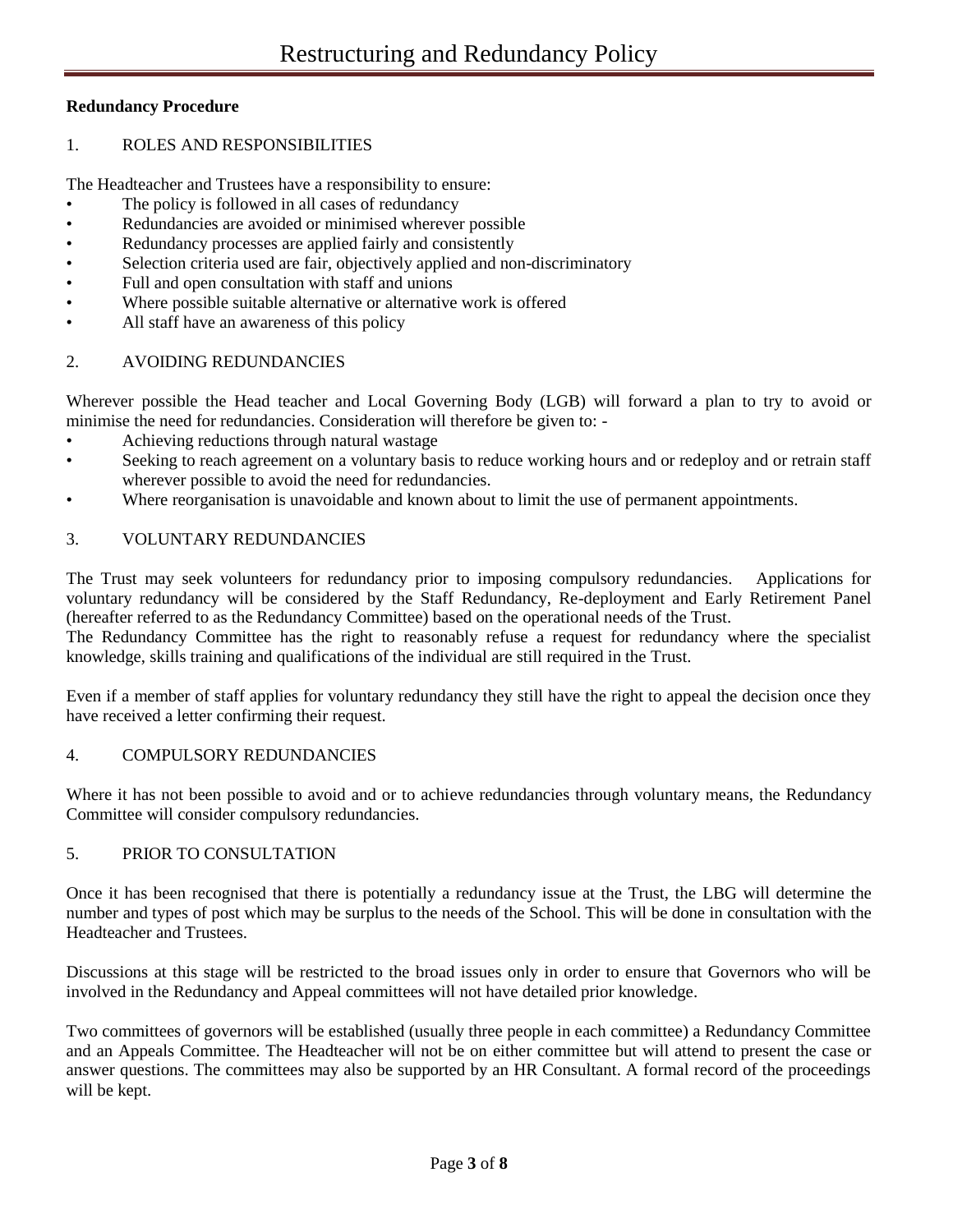The Redundancy Committee has delegated responsibility to consider the issue and produce draft proposals for solving the problem. The Appeals Committee is to hear appeals against selection for redundancy. No Governor can serve on both committees or on either committee if they have or may have a vested interest in the outcome.

In determining the implementation plan, the Redundancy Committee will map the affected existing posts against the posts that will remain in the new structure. The Redundancy Committee will at its sole discretion pool posts together in groups as part of this process.

For each post in the existing structure that is affected by the changes the following decision making process will be followed:

- Does a fair and reasonable opportunity exist to slide the current post holder into an equivalent (suitable alternative) post in the new structure?
- Does a fair and reasonable opportunity exist to consider a pool of post holders for a group of posts in the new structure (known as selection for redundancy)?
- Are there new posts that will exist in the structure that post holders affected by the changes should have the opportunity to apply for (selection for appointment)?
- Are there any posts, and post holders, in the existing structure for whom there is no obvious opportunity in the new structure?
- If it is fair and reasonable to adopt the method referred to as "bumping" to amalgamate pools of post holders who may be of differing grades but overlapping skills sets (specifically enabling higher graded post holders to be considered for lower graded posts in the new structure).

Where selection for redundancy is to be applied, the process will be a desk top matrix against criteria which are fair, objective, consistent and non-discriminatory. The redundancy committee may also set out criteria of last resort to be applied where scores are equal (e.g. last in first out).

Where selection for appointment is to be applied the School's usual recruitment process will be followed although consideration will be given to limiting the applicant pool, in the first instance, to post holders at risk of redundancy.

# 6. CONSULTATION

The school will ensure that any employees whose substantive post is affected by the changes but who are absent, for example due to illness, maternity or some other reason, are included in the consultation process.

Generally speaking, the school will ensure that the period of consultation is proportionate, reasonable and fair taking into account any period of school closure.

Where the number of affected posts is large, the minimum statutory period for collective consultation will be applied as follows:

- 20 99 redundancies the consultation must start at least 30 days before any dismissals take effect
- 100 or more redundancies the consultation must start at least 45 days before any dismissals take effect

The school will inform and warn staff, and the relevant trades unions representatives and consult with them about:

- Why it is felt redundancies are necessary.
- The numbers and descriptions of employees whom it is proposed to make redundant and the total
- Number of employees in these positions
- The proposed method of selecting staff for redundancy
- The proposed method of carrying out the dismissal and the timescale over which this will take place
- The proposed method of calculating any redundancy pay
- The date and time of the first consultation meeting
- Suitable information about the school's use of agency workers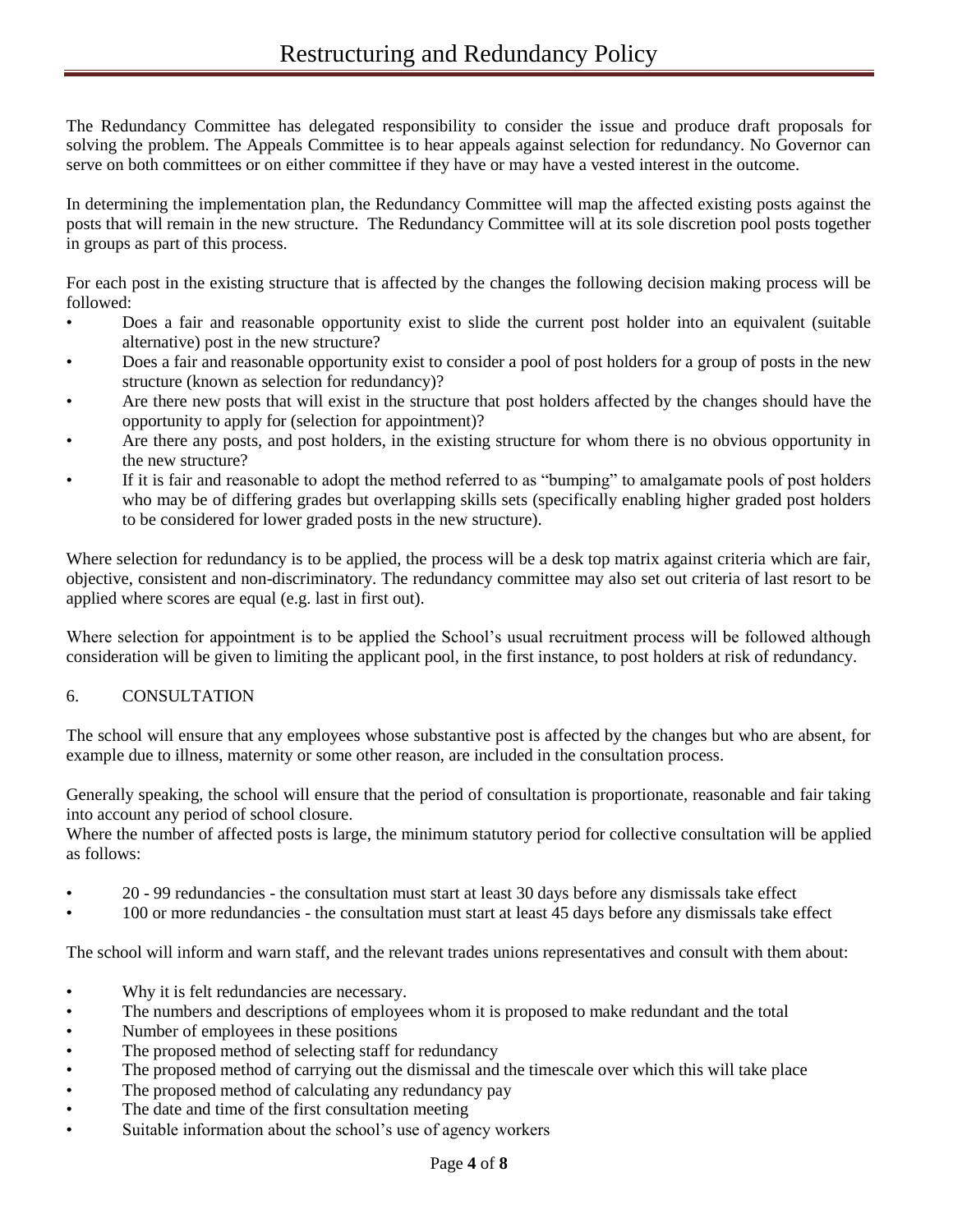During the consultation process comments will be invited from both unions and staff to help produce a constructive approach to the situation. Consultation will include: -

- Strategies to avoid redundancies
- The reason for the proposed staffing reduction
- The procedure to be used for redundancies
- The mapping of affected posts against the new posts and the selection criteria and method to be applied.
- Selection for redundancy criteria could include:
	- i) Relevant skills and experience.
		- ii) Documented evidence about work performance
		- iii)
- Criteria of last resort where scores are equal may include:
	- i) Last in first out
	- ii) Contribution to broader 'life of the School (subject to the opportunities to deliver the same within the school and not the extended school day);
	- iii) Live disciplinary and or work performance and or attendance warnings on file;
	- iv) Attendance record (not including maternity or absence related to a disability).

The Redundancy Committee will consult over draft criteria and establish a scoring formula for the criteria. Unless the proposals for staffing reduction are self-selecting, Governors will use criteria which are weighted according to importance. It is also possible to give "plus points" to certain staff (e.g. post holders who have difficult to replace skills).

All selection processes will be conducted 'anonymously' i.e. no names will be included on any selection paperwork that is considered by the Redundancy Committee.

Volunteers for redundancy may be sought during the consultation stage but the School reserves the right to reasonably refuse any request for voluntary redundancy.

## 7. IMPLEMENTATION

On conclusion of the consultation period the Redundancy Committee will determine if the proposals are to be implemented and or if there are any changes arising from the consultation process before commencing implementation of the changes.

At this stage those post holders affected by the proposal will be informed that they are at risk of redundancy.

The Redundancy Committee will consider applications for voluntary redundancy at this stage. Volunteers will be advised at this stage whether their application has been successful and that they have the right of appeal against the decision made.

If the reductions have not been achieved through voluntary means the selection for redundancy processes and or selection for appointment processes identified in the consultation process will be implemented.

Where selection for redundancy applies, the affected post holders will be asked to complete a criteria matrix with support from the Headteacher or appropriate manager. Once these have been completed the Redundancy committee will meet again to determine which post holders have been selected for redundancy subject to the representations stage of the process (see below).

Where an individual has been selected for redundancy they will be afforded the opportunity to make representations to the Redundancy Committee.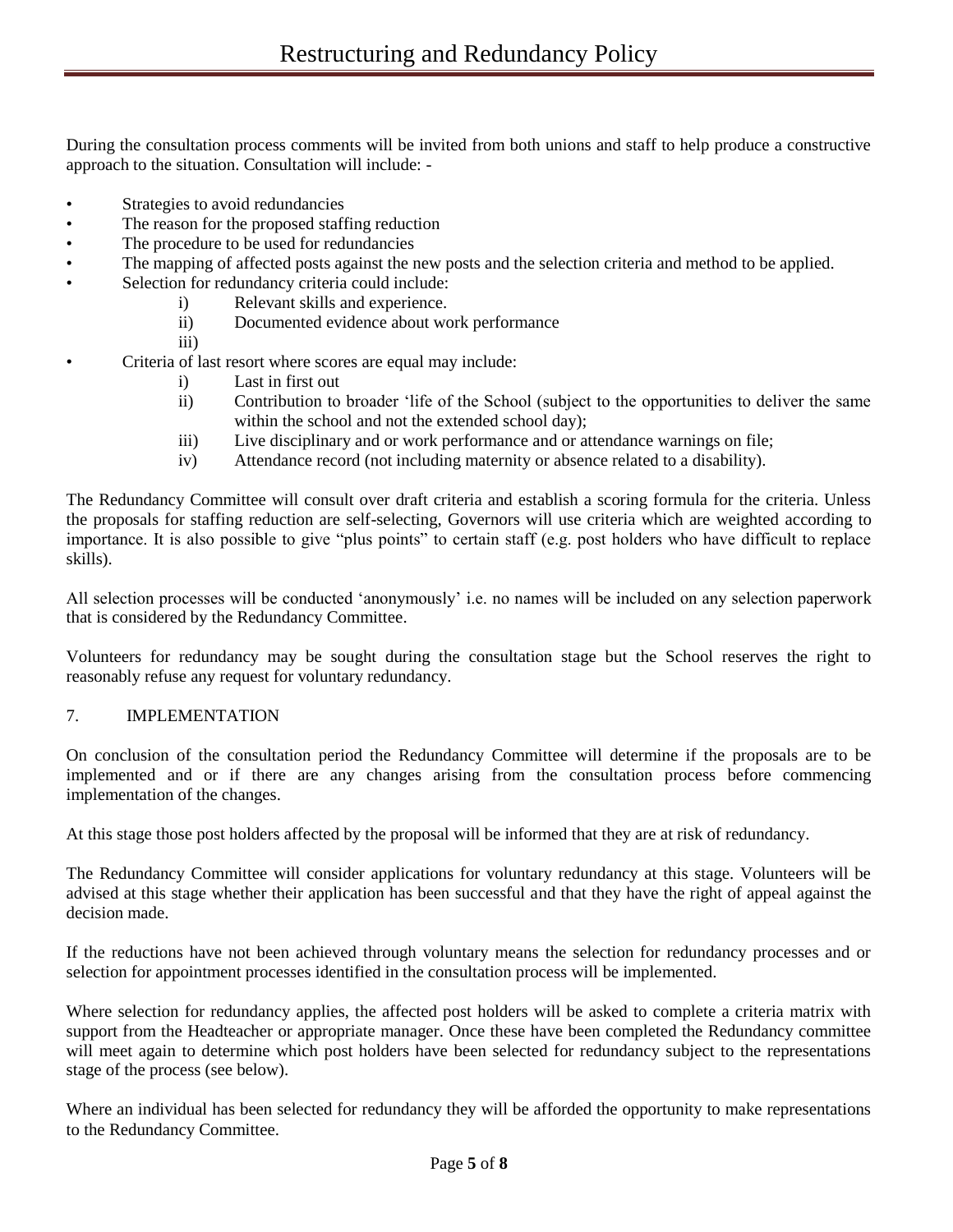Individuals will be given 5 working days' written notice of a hearing which will confirm their right to be accompanied by a colleague or trade union representative (reasonable requests to delay will be considered e.g. union representative unavailable).

The Redundancy Committee will confirm to the individual in writing the decision of the committee and inform them of the right of appeal.

Employees must inform the School of their wish to appeal against such a decision within 5 working days of being notified of the outcome of the representations meeting.

Where the individual chooses not to attend and or not to put representations in writing, the representations committee and or the representations appeal committee will consider their situation in their absence on the basis of the information available to them that resulted in their selection for redundancy.

## 8. DISMISSAL

If the Redundancy Committee decides to uphold selection for redundancy decision notice of termination of employment on the grounds of redundancy will be served to the employee in writing.

Staff made redundant will be entitled to the better of contractual or statutory notice, and to any statutory redundancy entitlement.

## 9. REDUNDANCY ENTITLEMENT

In accordance with the Employment Rights Act 1996, employees must have completed at least two years' continuous local government service or two years' continuous service with other specific bodies covered by The Redundancy Payments (Continuity of Employment in Local Government, etc.) (Modification) Order 1999 in order to qualify for Redundancybenefits.

**Employees with less than two years' continuous local government service** or two years' continuous service with other specific bodies covered by The Redundancy Payments (Continuity of Employment in Local Government, etc.) (Modification) Order 1999 are entitled to receive notice of termination in accordance with their contract of employment. They do not qualify for Redundancy Compensation.

Employees whose service is terminated on the grounds of voluntary redundancy will be entitled to an enhanced statutory redundancy payment ("Enhanced Statutory Redundancy").

## **Enhanced Statutory Redundancy Pay**

Our Lady of Grace Trust currently increases the minimum statutory redundancy payment by removing the weekly pay cap under the Employment Rights Act 1996 and basing the payment on the employee's actual weekly pay. Enhanced Statutory Redundancy is calculated by reference to the table published by the Department for Business, Innovation and Skills, according to age and length of service (Table 1).

For term time only employees a week's pay for redundancy purposes is the actual part time annual salary divided by the paid weeks per annum.

The school will honour any commitments it may have under pension scheme rules concerning access to pension benefits on termination of employment on the ground of redundancy.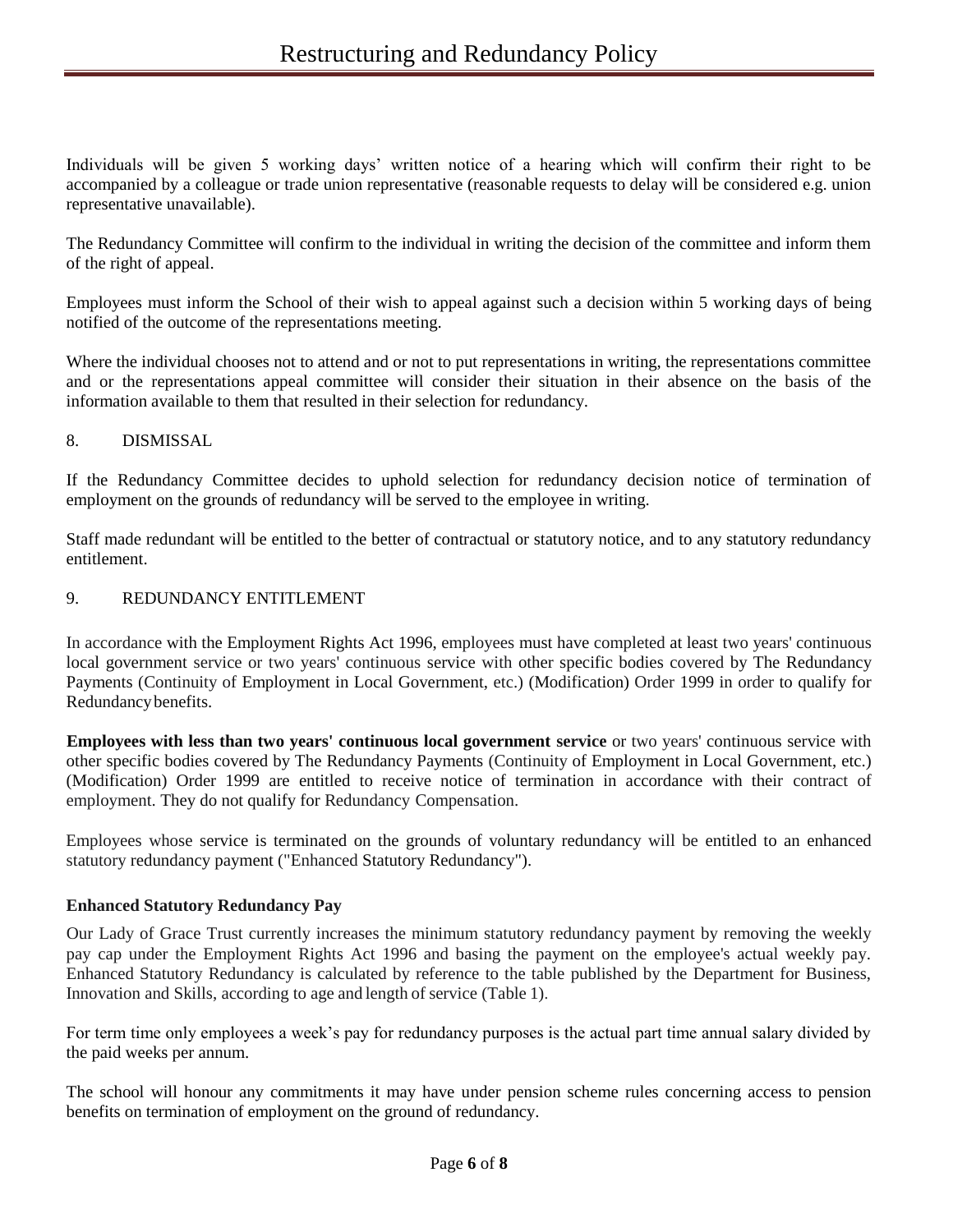# 10. APPEAL AGAINST DISMISSAL

A notification of appeal against a decision to terminate employment on the grounds of redundancy must be submitted in writing to the Clerk of the Governing Body within 5 working days of receipt of the decision.

The Clerk to the Governing Body convenes appeal hearings if necessary and will arrange a meeting for the Appeal hearing to be held as soon as reasonably practicable following receipt of the appeal notification. The member of staff may be accompanied at the hearing by a colleague or trade union representative.

At least 5 working days' notice of the appeal hearing will be given (reasonable requests to delay should be considered e.g. union representative unavailable).

The member of staff will be afforded the opportunity to make representations to the Redundancy Appeal Committee. The appeal committee will also consider the original business case for change and may invite the Head teacher to present this information as well as considering the specific points of appeal.

The Appeal Hearing Committee will inform the member of staff of the outcome of the appeal in writing.

## 11. REDPLOYMENT

Throughout the period from members of staff being advised of being at risk through to the end of the notice period, the School will keep staff advised of any vacancies at the school and will strive to identify opportunities for suitable alternative employment (similar grade, status, job content and working pattern) or alternative employment (other vacancies) to avoid redundancies.

During this period priority will be afforded to those on maternity leave in accordance with the maternity regulations, and any suitable alternative vacancy arising at this time would be offered first to a person on maternity leave.

The Headteacher and Redundancy Committee will honour their obligations to meet reasonable request for staff to seek alternative employment during their notice period and will consider counter notice requests from individuals who secure alternative employment and wish to be released during the notice period. Where counter notice is served by the employee and a mutually agreeable leaving date is agreed prior to the end of the notice period, the employee would not be eligible for payment for the part of the notice period the employee will not be available to work.

#### **Scheme of Delegation**

The policy is considered in line with the Trusts scheme of delegation.

The different levels of delegated power are listed below but it should be noted that not every task requires all levels of delegated power to be defined:

- Approve (A)
- Recommend (R)
- Propose (P)
- Develop (D)
- Monitor & Report (M)
- Consulted (C)
- Implement (I)

The governance and management layers within the Trust are identified as follows: